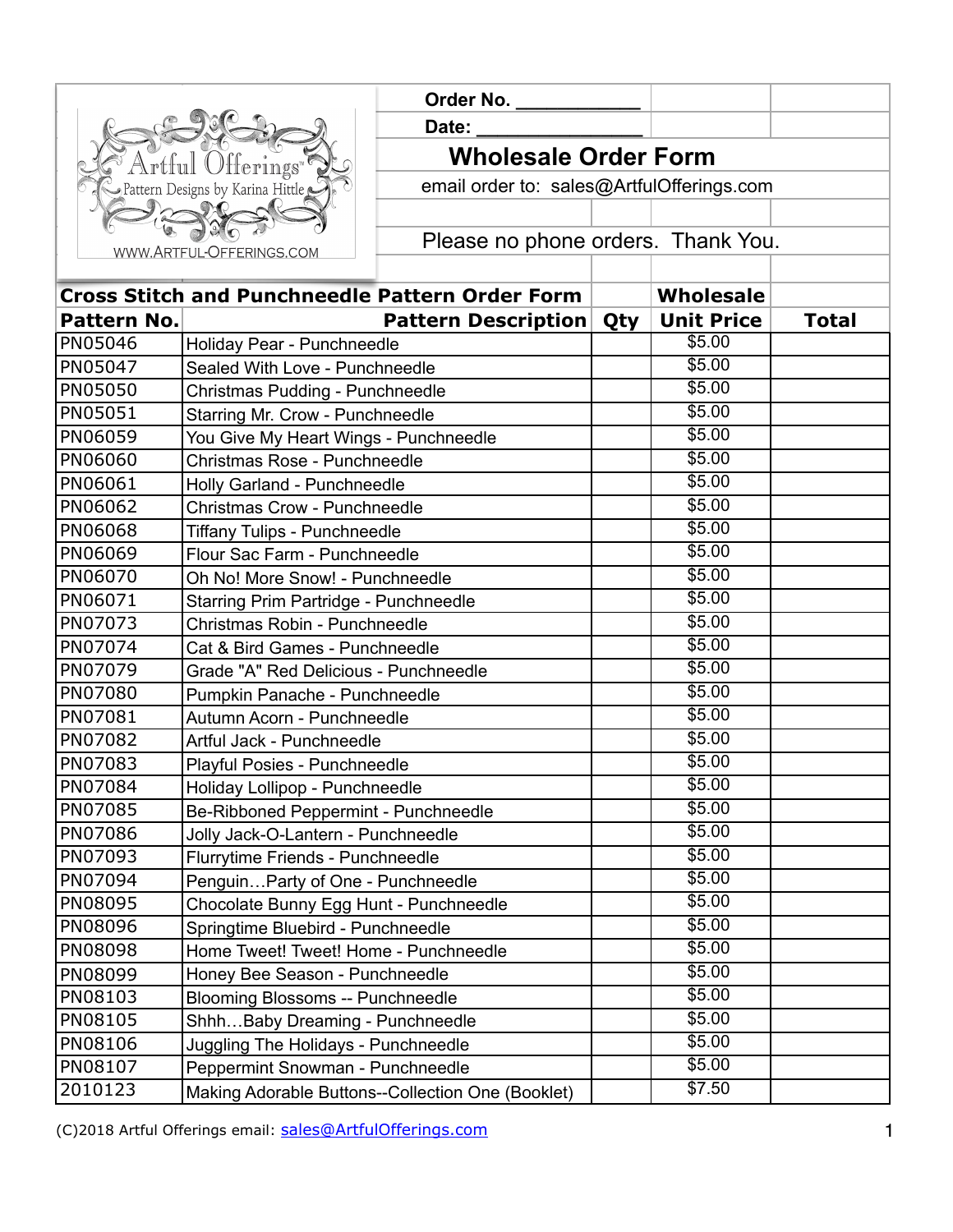| \$5.00<br>ShhhCounting Sheep - XS<br>XS16144<br>\$5.00<br><b>Starring Russell Crow - XS</b><br>XS16145<br>\$5.00<br>Prim Pumpkin - XS<br>XS16146<br>\$5.00<br>Winsome Whale - XS<br>XS16147<br>\$5.00<br>Mr. Owl's Wintergreen Gala - XS<br>XS16148<br>\$5.00<br>Bee Farm - XS<br>XS16149<br>\$5.00<br>Imagine.Dream.Believe - XS<br>XS16150<br>\$5.00<br>Pinny Penguin's Heart of Christmas - XS<br>XS16151<br>\$5.00<br>Joyeux Noël - XS<br>XS16152<br>\$5.00<br>Sprightly Snowman - XS<br>XS16153<br>\$5.00<br>More Snow Oh! No! - XS<br>XS16154<br>\$5.00<br>Key 2 My Heart - XS<br>XS16155<br>\$5.00<br>Honey Bee Reverie - XS<br>XS16156<br>\$5.00<br>Regal Rabbit - XS<br>XS16157<br>\$5.00<br>King Crab Sampler - XS<br>XS17158<br>\$5.00<br>Squirrely Acorn Banquet - XS<br>XS17159<br>\$5.00<br>Peppermint Polar Bear - XS<br>XS17160<br>\$5.00<br>Happy Halloween Companions - XS<br>XS17161<br>\$5.00<br>How does your garden crow??? - XS<br>XS18162<br>\$5.00<br><b>Bluebird Garden - XS</b><br>XS18163<br>\$5.00<br>Red Fox Vineyard - XS<br>XS18164<br>\$5.00<br>Horse Country Holiday - XS<br>XS18165<br>\$5.00<br>Persnickety-Peacock - XS<br>XS18166<br>\$5.00<br><b>Woolly Woolly Farmstead - XS</b><br>XS19167<br>\$5.00<br><b>Bluebird Rhapsody - XS</b><br>XS19168<br>\$5.00<br>Seaside Sparrow - XS<br>XS19169<br>\$5.00<br>Cluck-Cluck Farm - XS<br>XS19170<br>\$5.00<br>Hoot-Owl Halloween - XS<br>XS19171<br>\$5.00<br><b>Wintertide Cardinal - XS</b><br>XS19172<br>\$5.00<br>Honey-Bunny Sampler - XS<br>XS19173<br>\$5.00<br>Noble Birdseed Banquet - XS<br>XS20174<br>\$5.00<br>Folly Farmstead - XS<br>XS20175<br>\$5.00<br>Giddy Goat Apple Harvest - XS<br>XS20176<br>\$5.00<br>Haunted Manor House - XS<br>XS20177<br>\$6.00<br>Cranberry Christmas Sampler - XS<br>XS20178<br>\$6.00<br>Rocking Horse Holiday Sampler - XS<br>XS20179<br>\$6.00<br>Honey Hill Hamlet Sampler - XS<br>XS20180<br>\$6.00<br>Songbird Sampler - XS<br>XS20181<br>How The Finch Stole Christmas - XS<br>\$5.00<br>XS20182<br>Autumn At Bunny Hill Manor - XS<br>\$6.00<br>XS20183<br>Kind & Gentle Woodland Holiday - XS<br>\$6.00<br>XS20184<br>Love is Patient - Love is Kind - XS<br>\$6.00<br>XS20185<br>A New Day Has Come - XS<br>\$6.00<br>XS22186 | 2010124 | Making Adorable Buttons--Collection Two (Booklet) | \$7.50 |  |
|---------------------------------------------------------------------------------------------------------------------------------------------------------------------------------------------------------------------------------------------------------------------------------------------------------------------------------------------------------------------------------------------------------------------------------------------------------------------------------------------------------------------------------------------------------------------------------------------------------------------------------------------------------------------------------------------------------------------------------------------------------------------------------------------------------------------------------------------------------------------------------------------------------------------------------------------------------------------------------------------------------------------------------------------------------------------------------------------------------------------------------------------------------------------------------------------------------------------------------------------------------------------------------------------------------------------------------------------------------------------------------------------------------------------------------------------------------------------------------------------------------------------------------------------------------------------------------------------------------------------------------------------------------------------------------------------------------------------------------------------------------------------------------------------------------------------------------------------------------------------------------------------------------------------------------------------------------------------------------------------------------------------------------------------------------------------------------------------------------------------------------------------------------------------------------------------------------------------------------------------------------------------------|---------|---------------------------------------------------|--------|--|
|                                                                                                                                                                                                                                                                                                                                                                                                                                                                                                                                                                                                                                                                                                                                                                                                                                                                                                                                                                                                                                                                                                                                                                                                                                                                                                                                                                                                                                                                                                                                                                                                                                                                                                                                                                                                                                                                                                                                                                                                                                                                                                                                                                                                                                                                           |         |                                                   |        |  |
|                                                                                                                                                                                                                                                                                                                                                                                                                                                                                                                                                                                                                                                                                                                                                                                                                                                                                                                                                                                                                                                                                                                                                                                                                                                                                                                                                                                                                                                                                                                                                                                                                                                                                                                                                                                                                                                                                                                                                                                                                                                                                                                                                                                                                                                                           |         |                                                   |        |  |
|                                                                                                                                                                                                                                                                                                                                                                                                                                                                                                                                                                                                                                                                                                                                                                                                                                                                                                                                                                                                                                                                                                                                                                                                                                                                                                                                                                                                                                                                                                                                                                                                                                                                                                                                                                                                                                                                                                                                                                                                                                                                                                                                                                                                                                                                           |         |                                                   |        |  |
|                                                                                                                                                                                                                                                                                                                                                                                                                                                                                                                                                                                                                                                                                                                                                                                                                                                                                                                                                                                                                                                                                                                                                                                                                                                                                                                                                                                                                                                                                                                                                                                                                                                                                                                                                                                                                                                                                                                                                                                                                                                                                                                                                                                                                                                                           |         |                                                   |        |  |
|                                                                                                                                                                                                                                                                                                                                                                                                                                                                                                                                                                                                                                                                                                                                                                                                                                                                                                                                                                                                                                                                                                                                                                                                                                                                                                                                                                                                                                                                                                                                                                                                                                                                                                                                                                                                                                                                                                                                                                                                                                                                                                                                                                                                                                                                           |         |                                                   |        |  |
|                                                                                                                                                                                                                                                                                                                                                                                                                                                                                                                                                                                                                                                                                                                                                                                                                                                                                                                                                                                                                                                                                                                                                                                                                                                                                                                                                                                                                                                                                                                                                                                                                                                                                                                                                                                                                                                                                                                                                                                                                                                                                                                                                                                                                                                                           |         |                                                   |        |  |
|                                                                                                                                                                                                                                                                                                                                                                                                                                                                                                                                                                                                                                                                                                                                                                                                                                                                                                                                                                                                                                                                                                                                                                                                                                                                                                                                                                                                                                                                                                                                                                                                                                                                                                                                                                                                                                                                                                                                                                                                                                                                                                                                                                                                                                                                           |         |                                                   |        |  |
|                                                                                                                                                                                                                                                                                                                                                                                                                                                                                                                                                                                                                                                                                                                                                                                                                                                                                                                                                                                                                                                                                                                                                                                                                                                                                                                                                                                                                                                                                                                                                                                                                                                                                                                                                                                                                                                                                                                                                                                                                                                                                                                                                                                                                                                                           |         |                                                   |        |  |
|                                                                                                                                                                                                                                                                                                                                                                                                                                                                                                                                                                                                                                                                                                                                                                                                                                                                                                                                                                                                                                                                                                                                                                                                                                                                                                                                                                                                                                                                                                                                                                                                                                                                                                                                                                                                                                                                                                                                                                                                                                                                                                                                                                                                                                                                           |         |                                                   |        |  |
|                                                                                                                                                                                                                                                                                                                                                                                                                                                                                                                                                                                                                                                                                                                                                                                                                                                                                                                                                                                                                                                                                                                                                                                                                                                                                                                                                                                                                                                                                                                                                                                                                                                                                                                                                                                                                                                                                                                                                                                                                                                                                                                                                                                                                                                                           |         |                                                   |        |  |
|                                                                                                                                                                                                                                                                                                                                                                                                                                                                                                                                                                                                                                                                                                                                                                                                                                                                                                                                                                                                                                                                                                                                                                                                                                                                                                                                                                                                                                                                                                                                                                                                                                                                                                                                                                                                                                                                                                                                                                                                                                                                                                                                                                                                                                                                           |         |                                                   |        |  |
|                                                                                                                                                                                                                                                                                                                                                                                                                                                                                                                                                                                                                                                                                                                                                                                                                                                                                                                                                                                                                                                                                                                                                                                                                                                                                                                                                                                                                                                                                                                                                                                                                                                                                                                                                                                                                                                                                                                                                                                                                                                                                                                                                                                                                                                                           |         |                                                   |        |  |
|                                                                                                                                                                                                                                                                                                                                                                                                                                                                                                                                                                                                                                                                                                                                                                                                                                                                                                                                                                                                                                                                                                                                                                                                                                                                                                                                                                                                                                                                                                                                                                                                                                                                                                                                                                                                                                                                                                                                                                                                                                                                                                                                                                                                                                                                           |         |                                                   |        |  |
|                                                                                                                                                                                                                                                                                                                                                                                                                                                                                                                                                                                                                                                                                                                                                                                                                                                                                                                                                                                                                                                                                                                                                                                                                                                                                                                                                                                                                                                                                                                                                                                                                                                                                                                                                                                                                                                                                                                                                                                                                                                                                                                                                                                                                                                                           |         |                                                   |        |  |
|                                                                                                                                                                                                                                                                                                                                                                                                                                                                                                                                                                                                                                                                                                                                                                                                                                                                                                                                                                                                                                                                                                                                                                                                                                                                                                                                                                                                                                                                                                                                                                                                                                                                                                                                                                                                                                                                                                                                                                                                                                                                                                                                                                                                                                                                           |         |                                                   |        |  |
|                                                                                                                                                                                                                                                                                                                                                                                                                                                                                                                                                                                                                                                                                                                                                                                                                                                                                                                                                                                                                                                                                                                                                                                                                                                                                                                                                                                                                                                                                                                                                                                                                                                                                                                                                                                                                                                                                                                                                                                                                                                                                                                                                                                                                                                                           |         |                                                   |        |  |
|                                                                                                                                                                                                                                                                                                                                                                                                                                                                                                                                                                                                                                                                                                                                                                                                                                                                                                                                                                                                                                                                                                                                                                                                                                                                                                                                                                                                                                                                                                                                                                                                                                                                                                                                                                                                                                                                                                                                                                                                                                                                                                                                                                                                                                                                           |         |                                                   |        |  |
|                                                                                                                                                                                                                                                                                                                                                                                                                                                                                                                                                                                                                                                                                                                                                                                                                                                                                                                                                                                                                                                                                                                                                                                                                                                                                                                                                                                                                                                                                                                                                                                                                                                                                                                                                                                                                                                                                                                                                                                                                                                                                                                                                                                                                                                                           |         |                                                   |        |  |
|                                                                                                                                                                                                                                                                                                                                                                                                                                                                                                                                                                                                                                                                                                                                                                                                                                                                                                                                                                                                                                                                                                                                                                                                                                                                                                                                                                                                                                                                                                                                                                                                                                                                                                                                                                                                                                                                                                                                                                                                                                                                                                                                                                                                                                                                           |         |                                                   |        |  |
|                                                                                                                                                                                                                                                                                                                                                                                                                                                                                                                                                                                                                                                                                                                                                                                                                                                                                                                                                                                                                                                                                                                                                                                                                                                                                                                                                                                                                                                                                                                                                                                                                                                                                                                                                                                                                                                                                                                                                                                                                                                                                                                                                                                                                                                                           |         |                                                   |        |  |
|                                                                                                                                                                                                                                                                                                                                                                                                                                                                                                                                                                                                                                                                                                                                                                                                                                                                                                                                                                                                                                                                                                                                                                                                                                                                                                                                                                                                                                                                                                                                                                                                                                                                                                                                                                                                                                                                                                                                                                                                                                                                                                                                                                                                                                                                           |         |                                                   |        |  |
|                                                                                                                                                                                                                                                                                                                                                                                                                                                                                                                                                                                                                                                                                                                                                                                                                                                                                                                                                                                                                                                                                                                                                                                                                                                                                                                                                                                                                                                                                                                                                                                                                                                                                                                                                                                                                                                                                                                                                                                                                                                                                                                                                                                                                                                                           |         |                                                   |        |  |
|                                                                                                                                                                                                                                                                                                                                                                                                                                                                                                                                                                                                                                                                                                                                                                                                                                                                                                                                                                                                                                                                                                                                                                                                                                                                                                                                                                                                                                                                                                                                                                                                                                                                                                                                                                                                                                                                                                                                                                                                                                                                                                                                                                                                                                                                           |         |                                                   |        |  |
|                                                                                                                                                                                                                                                                                                                                                                                                                                                                                                                                                                                                                                                                                                                                                                                                                                                                                                                                                                                                                                                                                                                                                                                                                                                                                                                                                                                                                                                                                                                                                                                                                                                                                                                                                                                                                                                                                                                                                                                                                                                                                                                                                                                                                                                                           |         |                                                   |        |  |
|                                                                                                                                                                                                                                                                                                                                                                                                                                                                                                                                                                                                                                                                                                                                                                                                                                                                                                                                                                                                                                                                                                                                                                                                                                                                                                                                                                                                                                                                                                                                                                                                                                                                                                                                                                                                                                                                                                                                                                                                                                                                                                                                                                                                                                                                           |         |                                                   |        |  |
|                                                                                                                                                                                                                                                                                                                                                                                                                                                                                                                                                                                                                                                                                                                                                                                                                                                                                                                                                                                                                                                                                                                                                                                                                                                                                                                                                                                                                                                                                                                                                                                                                                                                                                                                                                                                                                                                                                                                                                                                                                                                                                                                                                                                                                                                           |         |                                                   |        |  |
|                                                                                                                                                                                                                                                                                                                                                                                                                                                                                                                                                                                                                                                                                                                                                                                                                                                                                                                                                                                                                                                                                                                                                                                                                                                                                                                                                                                                                                                                                                                                                                                                                                                                                                                                                                                                                                                                                                                                                                                                                                                                                                                                                                                                                                                                           |         |                                                   |        |  |
|                                                                                                                                                                                                                                                                                                                                                                                                                                                                                                                                                                                                                                                                                                                                                                                                                                                                                                                                                                                                                                                                                                                                                                                                                                                                                                                                                                                                                                                                                                                                                                                                                                                                                                                                                                                                                                                                                                                                                                                                                                                                                                                                                                                                                                                                           |         |                                                   |        |  |
|                                                                                                                                                                                                                                                                                                                                                                                                                                                                                                                                                                                                                                                                                                                                                                                                                                                                                                                                                                                                                                                                                                                                                                                                                                                                                                                                                                                                                                                                                                                                                                                                                                                                                                                                                                                                                                                                                                                                                                                                                                                                                                                                                                                                                                                                           |         |                                                   |        |  |
|                                                                                                                                                                                                                                                                                                                                                                                                                                                                                                                                                                                                                                                                                                                                                                                                                                                                                                                                                                                                                                                                                                                                                                                                                                                                                                                                                                                                                                                                                                                                                                                                                                                                                                                                                                                                                                                                                                                                                                                                                                                                                                                                                                                                                                                                           |         |                                                   |        |  |
|                                                                                                                                                                                                                                                                                                                                                                                                                                                                                                                                                                                                                                                                                                                                                                                                                                                                                                                                                                                                                                                                                                                                                                                                                                                                                                                                                                                                                                                                                                                                                                                                                                                                                                                                                                                                                                                                                                                                                                                                                                                                                                                                                                                                                                                                           |         |                                                   |        |  |
|                                                                                                                                                                                                                                                                                                                                                                                                                                                                                                                                                                                                                                                                                                                                                                                                                                                                                                                                                                                                                                                                                                                                                                                                                                                                                                                                                                                                                                                                                                                                                                                                                                                                                                                                                                                                                                                                                                                                                                                                                                                                                                                                                                                                                                                                           |         |                                                   |        |  |
|                                                                                                                                                                                                                                                                                                                                                                                                                                                                                                                                                                                                                                                                                                                                                                                                                                                                                                                                                                                                                                                                                                                                                                                                                                                                                                                                                                                                                                                                                                                                                                                                                                                                                                                                                                                                                                                                                                                                                                                                                                                                                                                                                                                                                                                                           |         |                                                   |        |  |
|                                                                                                                                                                                                                                                                                                                                                                                                                                                                                                                                                                                                                                                                                                                                                                                                                                                                                                                                                                                                                                                                                                                                                                                                                                                                                                                                                                                                                                                                                                                                                                                                                                                                                                                                                                                                                                                                                                                                                                                                                                                                                                                                                                                                                                                                           |         |                                                   |        |  |
|                                                                                                                                                                                                                                                                                                                                                                                                                                                                                                                                                                                                                                                                                                                                                                                                                                                                                                                                                                                                                                                                                                                                                                                                                                                                                                                                                                                                                                                                                                                                                                                                                                                                                                                                                                                                                                                                                                                                                                                                                                                                                                                                                                                                                                                                           |         |                                                   |        |  |
|                                                                                                                                                                                                                                                                                                                                                                                                                                                                                                                                                                                                                                                                                                                                                                                                                                                                                                                                                                                                                                                                                                                                                                                                                                                                                                                                                                                                                                                                                                                                                                                                                                                                                                                                                                                                                                                                                                                                                                                                                                                                                                                                                                                                                                                                           |         |                                                   |        |  |
|                                                                                                                                                                                                                                                                                                                                                                                                                                                                                                                                                                                                                                                                                                                                                                                                                                                                                                                                                                                                                                                                                                                                                                                                                                                                                                                                                                                                                                                                                                                                                                                                                                                                                                                                                                                                                                                                                                                                                                                                                                                                                                                                                                                                                                                                           |         |                                                   |        |  |
|                                                                                                                                                                                                                                                                                                                                                                                                                                                                                                                                                                                                                                                                                                                                                                                                                                                                                                                                                                                                                                                                                                                                                                                                                                                                                                                                                                                                                                                                                                                                                                                                                                                                                                                                                                                                                                                                                                                                                                                                                                                                                                                                                                                                                                                                           |         |                                                   |        |  |
|                                                                                                                                                                                                                                                                                                                                                                                                                                                                                                                                                                                                                                                                                                                                                                                                                                                                                                                                                                                                                                                                                                                                                                                                                                                                                                                                                                                                                                                                                                                                                                                                                                                                                                                                                                                                                                                                                                                                                                                                                                                                                                                                                                                                                                                                           |         |                                                   |        |  |
|                                                                                                                                                                                                                                                                                                                                                                                                                                                                                                                                                                                                                                                                                                                                                                                                                                                                                                                                                                                                                                                                                                                                                                                                                                                                                                                                                                                                                                                                                                                                                                                                                                                                                                                                                                                                                                                                                                                                                                                                                                                                                                                                                                                                                                                                           |         |                                                   |        |  |
|                                                                                                                                                                                                                                                                                                                                                                                                                                                                                                                                                                                                                                                                                                                                                                                                                                                                                                                                                                                                                                                                                                                                                                                                                                                                                                                                                                                                                                                                                                                                                                                                                                                                                                                                                                                                                                                                                                                                                                                                                                                                                                                                                                                                                                                                           |         |                                                   |        |  |
|                                                                                                                                                                                                                                                                                                                                                                                                                                                                                                                                                                                                                                                                                                                                                                                                                                                                                                                                                                                                                                                                                                                                                                                                                                                                                                                                                                                                                                                                                                                                                                                                                                                                                                                                                                                                                                                                                                                                                                                                                                                                                                                                                                                                                                                                           |         |                                                   |        |  |
|                                                                                                                                                                                                                                                                                                                                                                                                                                                                                                                                                                                                                                                                                                                                                                                                                                                                                                                                                                                                                                                                                                                                                                                                                                                                                                                                                                                                                                                                                                                                                                                                                                                                                                                                                                                                                                                                                                                                                                                                                                                                                                                                                                                                                                                                           |         |                                                   |        |  |

(C)2018 Artful Offerings email: [sales@ArtfulOfferings.com](mailto:sales@artfulofferings.com)